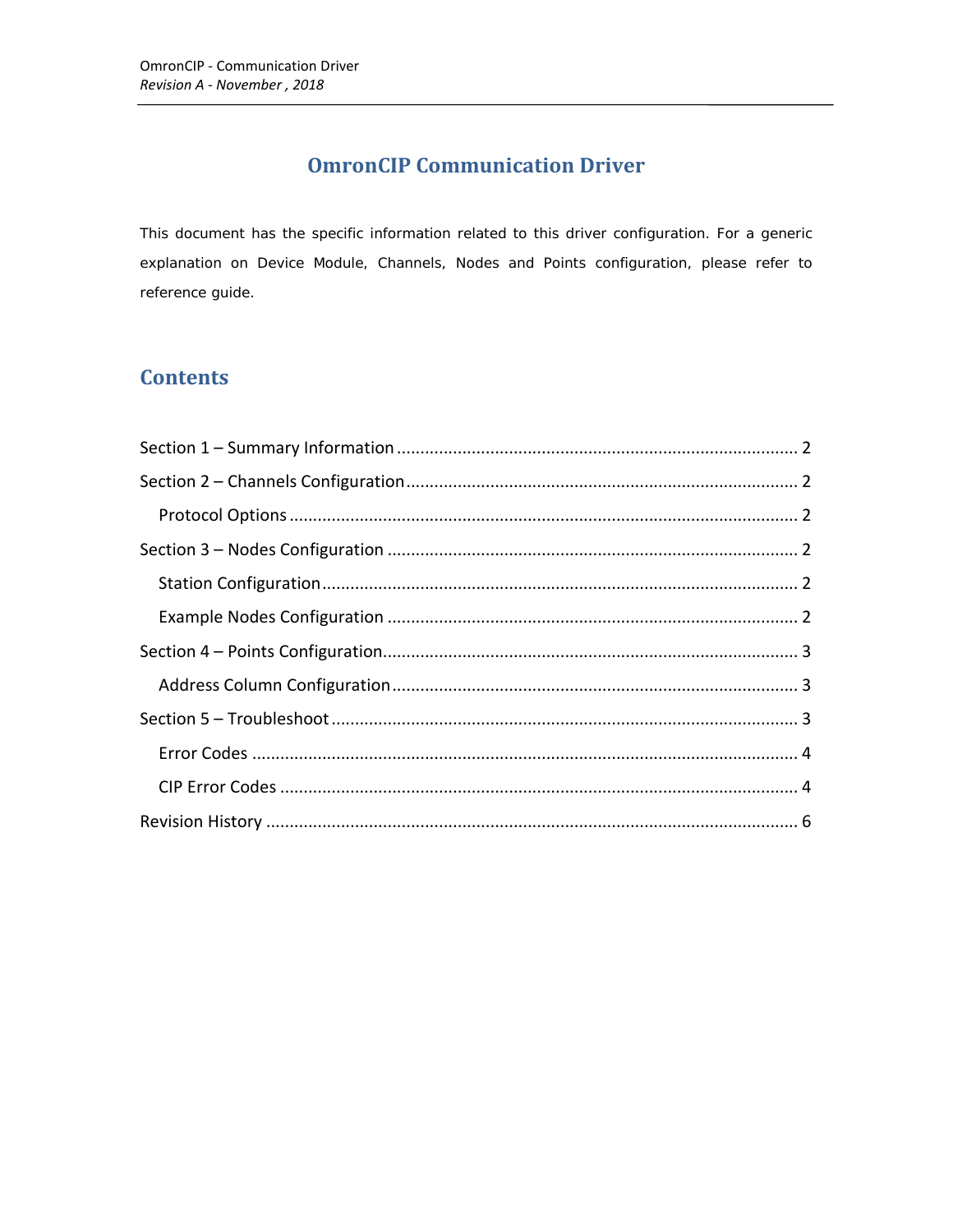### <span id="page-1-0"></span>**Section 1 – Summary Information**

**Communication Driver Name**: OmronCIP **Implementation DLL**: T.ProtocolDriver. OmronCIP.dll **Protocol**: OmronCIP (CIP over TCP/IP) **Interface**: TCPIP **PLC types supported:** NX-Series (tested with NX102-9020). **Manufacturer:** OMRON **PC Hardware requirements**: Ethernet board

#### <span id="page-1-1"></span>**Section 2 – Channels Configuration**

#### <span id="page-1-2"></span>Protocol Options

 **Model:** Set the PLC model. It can be:

- *NX-Series:* For all models NX-Series and compatible.

## <span id="page-1-3"></span>**Section 3 – Nodes Configuration**

#### <span id="page-1-4"></span>Station Configuration

**Stations syntax:** <IP > ; <Port > ; <Slot>

Where :

- $\langle$ **IP** $>$  = IP address of the slave device in the network
- < **Port** > = TCP port where the slave device is listening (default is 44818)
- <**Slot**> = Slot is the Slot number where the CPU is connected.

#### <span id="page-1-5"></span>Example Nodes Configuration

| <b>Name</b> | <b>Node</b> | PrimaryStation                           | SecundaryStation | <b>Description</b> |
|-------------|-------------|------------------------------------------|------------------|--------------------|
|             |             | Node1   OmronCIP   192.168.1.101;44818;0 |                  |                    |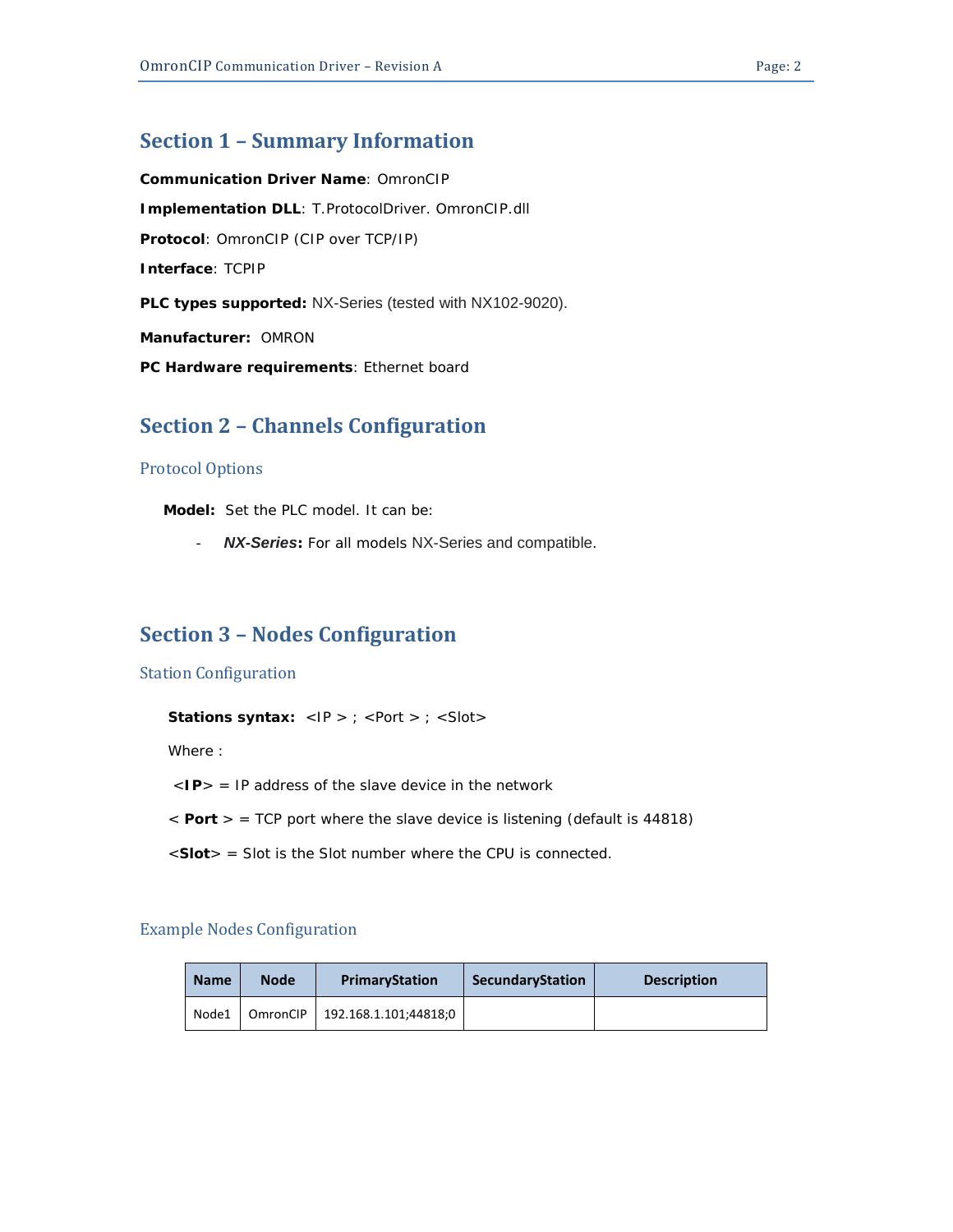### <span id="page-2-0"></span>**Section 4 – Points Configuration**

#### <span id="page-2-1"></span>Address Column Configuration

The syntax for the ControlLogix communication points are:

#### • *<Type> : <DeviceTagName>*

*Type***:** Type is data type of the Tag in PLC.

The valid type values are:

| <b>Type</b>   | Read | <b>Write</b> | <b>Size</b>                            |
|---------------|------|--------------|----------------------------------------|
| <b>BOOL</b>   | ✓    | ✓            | 1 bit                                  |
| <b>SINT</b>   | ✓    | ✓            | 1 byte or 8 bits                       |
| INT           | ✓    | ✓            | 2 bytes or 16 bits                     |
| <b>DINT</b>   | ✓    | ✓            | 4 bytes or 32 bits                     |
| <b>REAL</b>   | ✓    | ✓            | 4 bytes or 32 bits IEEE Floating point |
| LREAL         | ✓    | ✓            | 8 bytes or 64 bits IEEE Floating point |
| <b>STRING</b> | ✓    |              | n bytes                                |

*DeviceTagName:* Tag Name in PLC.

## <span id="page-2-2"></span>**Section 5 – Troubleshoot**

The status of the driver execution can be observed through the diagnostic tools, which are:

- TraceWindow (with Settings, Device enabled)
- PropertyWatch
- ModuleInformation

Status value of 0 (zero) means communication success. Negative values indicate internal driver error and positive values means protocol error.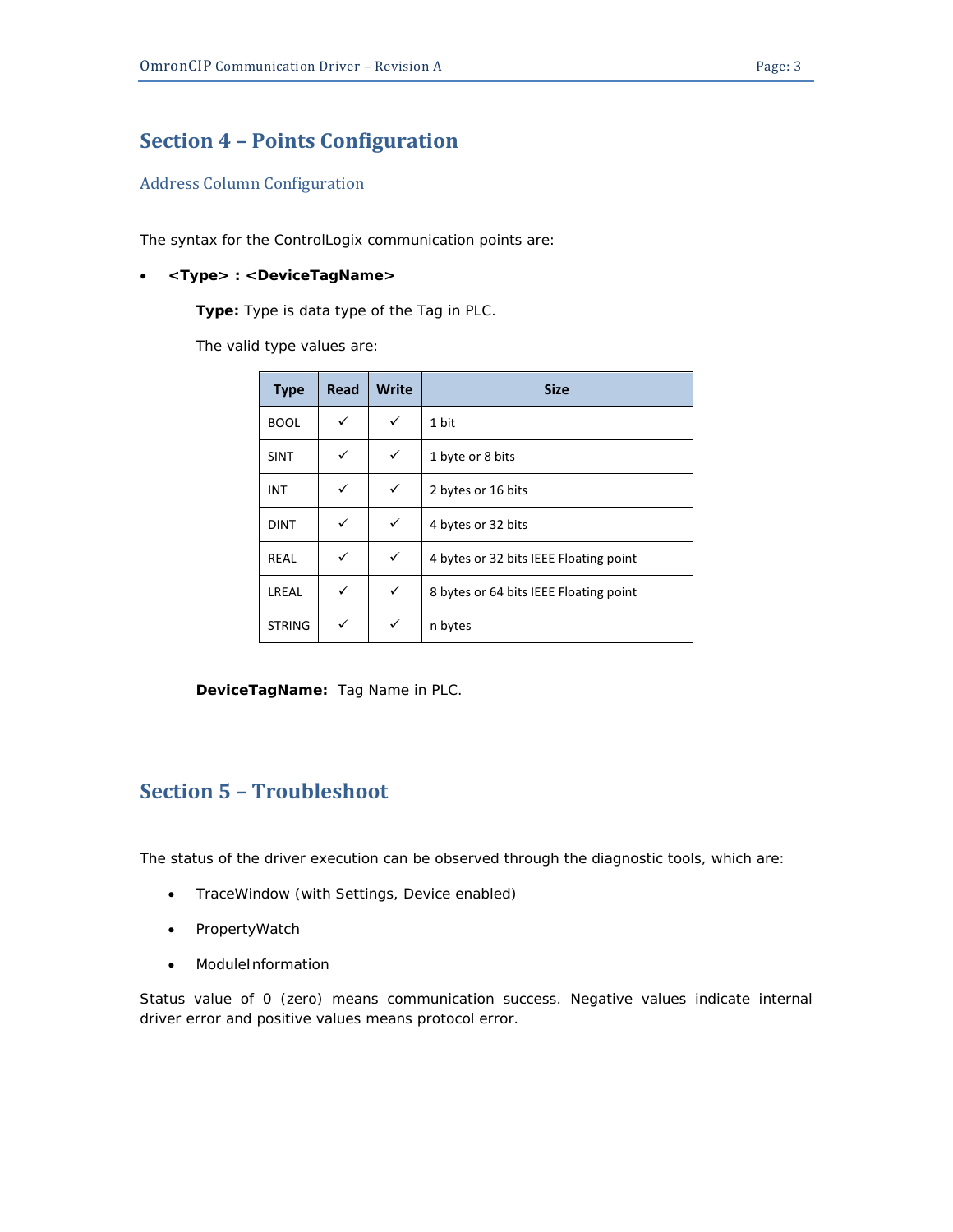# <span id="page-3-0"></span>Error Codes

| <b>Error Code</b> | <b>Description</b>                       | <b>Possible Solution</b>                                        |
|-------------------|------------------------------------------|-----------------------------------------------------------------|
| 0                 | <b>Success</b>                           | None<br>٠                                                       |
| $-100$            | <b>Error Sending Message</b>             | Turn PLC on<br>$\bullet$                                        |
| $-101$            | <b>Error Sending and Waiting Message</b> | Plug the PLC Ethernet cable<br>$\bullet$                        |
| $-102$ $-105$     | Error creating TCP/IP connection         | Check configured IP Address field in Device > Node<br>$\bullet$ |
| $-106$            | <b>Error Receiving Message</b>           | Ping PLC using prompt command<br>٠                              |
| $-112$            | <b>Timeout Start Message</b>             | Turn PLC on<br>$\bullet$                                        |
| $-113$            | <b>Timeout between Treated Chars</b>     | Plug the PLC Ethernet cable<br>٠                                |
| $-114$            | <b>Timeout End Message</b>               | Ping PLC using prompt command<br>$\bullet$                      |
| $-115$            | <b>Timeout Connect</b>                   | Check configured IP Address field in Device > Node<br>$\bullet$ |
|                   |                                          | Increase the driver timeout field in Device > Channel<br>٠      |
| $-200$            | <b>Protocol Error</b>                    | Check if the PLC model is compatible with driver<br>$\bullet$   |
|                   |                                          | documentation                                                   |
|                   |                                          | Check the configured Address field in Device >                  |
|                   |                                          | Points                                                          |
| $-201$            | <b>Invalid Protocol</b>                  | Check if the PLC model is compatible with driver<br>$\bullet$   |
|                   |                                          | documentation                                                   |
|                   |                                          | Contact technical support<br>$\bullet$                          |
| $-202$            | <b>Invalid Station</b>                   | Check configured IP Address field in Device > Node<br>$\bullet$ |
|                   |                                          | Restart the driver<br>$\bullet$                                 |
| $-204$            | Invalid Message Sequence                 | Check if the PLC model is compatible with driver<br>$\bullet$   |
|                   |                                          | documentation                                                   |
|                   |                                          | Check the configured Address field in Device ><br>$\bullet$     |
|                   |                                          | Points                                                          |
| > 0               | <b>CIP Error</b>                         | See CIP error codes table<br>$\bullet$                          |

### <span id="page-3-1"></span>CIP Error Codes

The following error codes are in decimal.

| Error Code | Description                                        |
|------------|----------------------------------------------------|
|            | <b>Connection Failure.</b>                         |
|            | Insufficient resources.                            |
|            | Value invalid.                                     |
|            | IOI could not be deciphered or tag does not exist. |
|            | Unknown destination.                               |
| 6          | Data requested would not fit in response packet.   |
|            | Loss of connection.                                |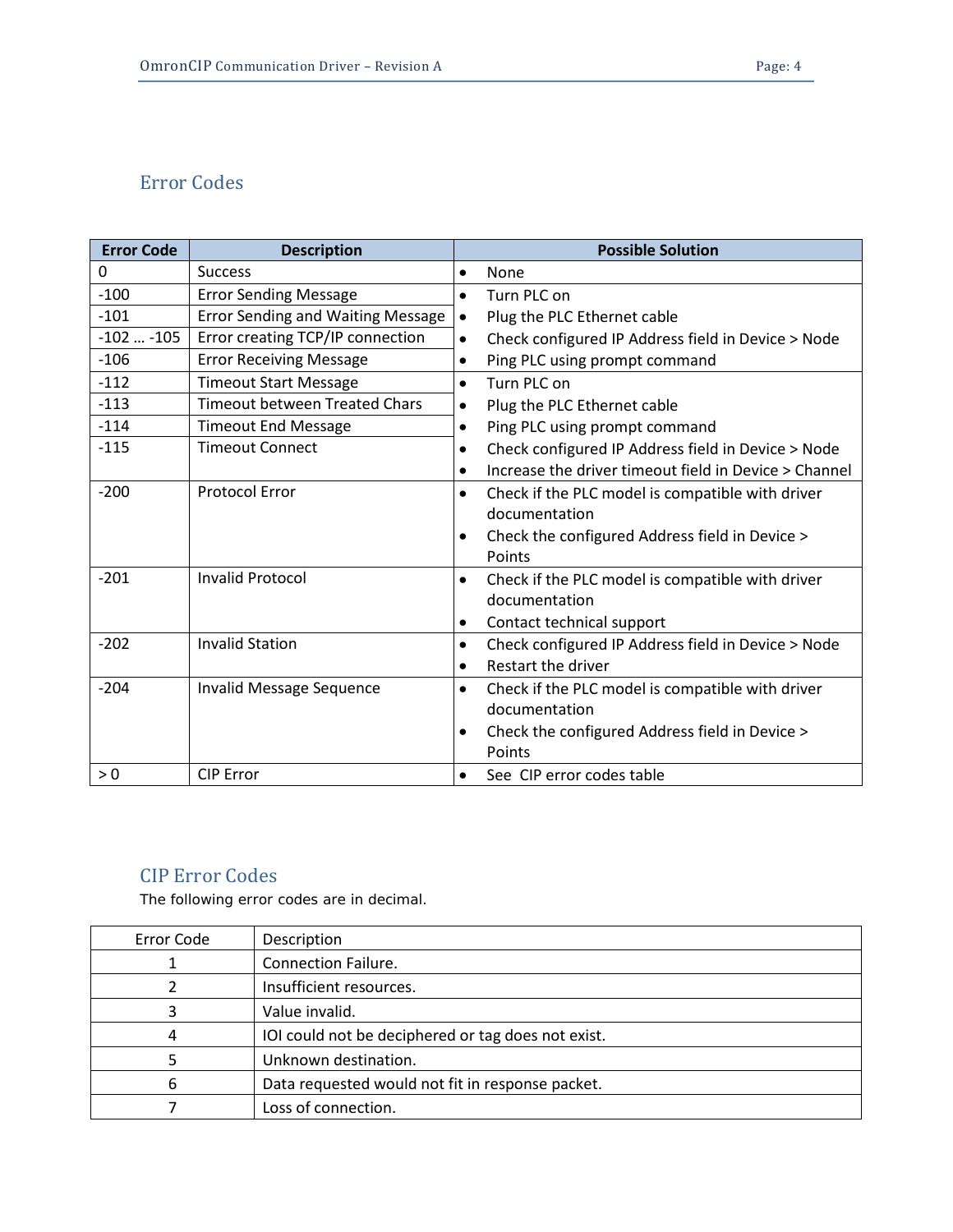| 8  | Unsupported service.                                                 |
|----|----------------------------------------------------------------------|
| 9  | Error in data segment or invalid attribute value.                    |
| 10 | Attribute list error.                                                |
| 11 | State already exists.                                                |
| 12 | Object model conflict.                                               |
| 13 | Object already exists.                                               |
| 14 | Attribute not settable.                                              |
| 15 | Permission denied.                                                   |
| 16 | Device state conflict.                                               |
| 17 | Reply will not fit.                                                  |
| 18 | Fragment primitive.                                                  |
| 19 | Insufficient command data / parameters specified to execute service. |
| 20 | Attribute not supported.                                             |
| 21 | Too much data specified.                                             |
| 26 | Bridge request too large.                                            |
| 27 | Bridge response too large.                                           |
| 28 | Attribute list shortage.                                             |
| 29 | Invalid attribute list.                                              |
| 30 | Embedded service error.                                              |
| 31 | Failure during connection.                                           |
| 34 | Invalid reply received.                                              |
| 37 | Key segment error.                                                   |
| 38 | Number of IOI words specified does not match IOI word count.         |
| 39 | Unexpected attribute in list.                                        |

In this driver is very important to enable the TraceWindow messages, as invalid addresses can cause all the communication block with the PLC to fail, the TraceWindow tool (when Device is enabled on the settings) will display the first invalid address found on the block.

In order to have a quick view on the many communication blocks, open the ModuleInformation, navigate on the tree to find OmronCIP and them select the Read Groups. Looking at the number and success and fail communication counters, you can easily identify if there is a block with error and then use the TraceWindow to locate the wrong address.